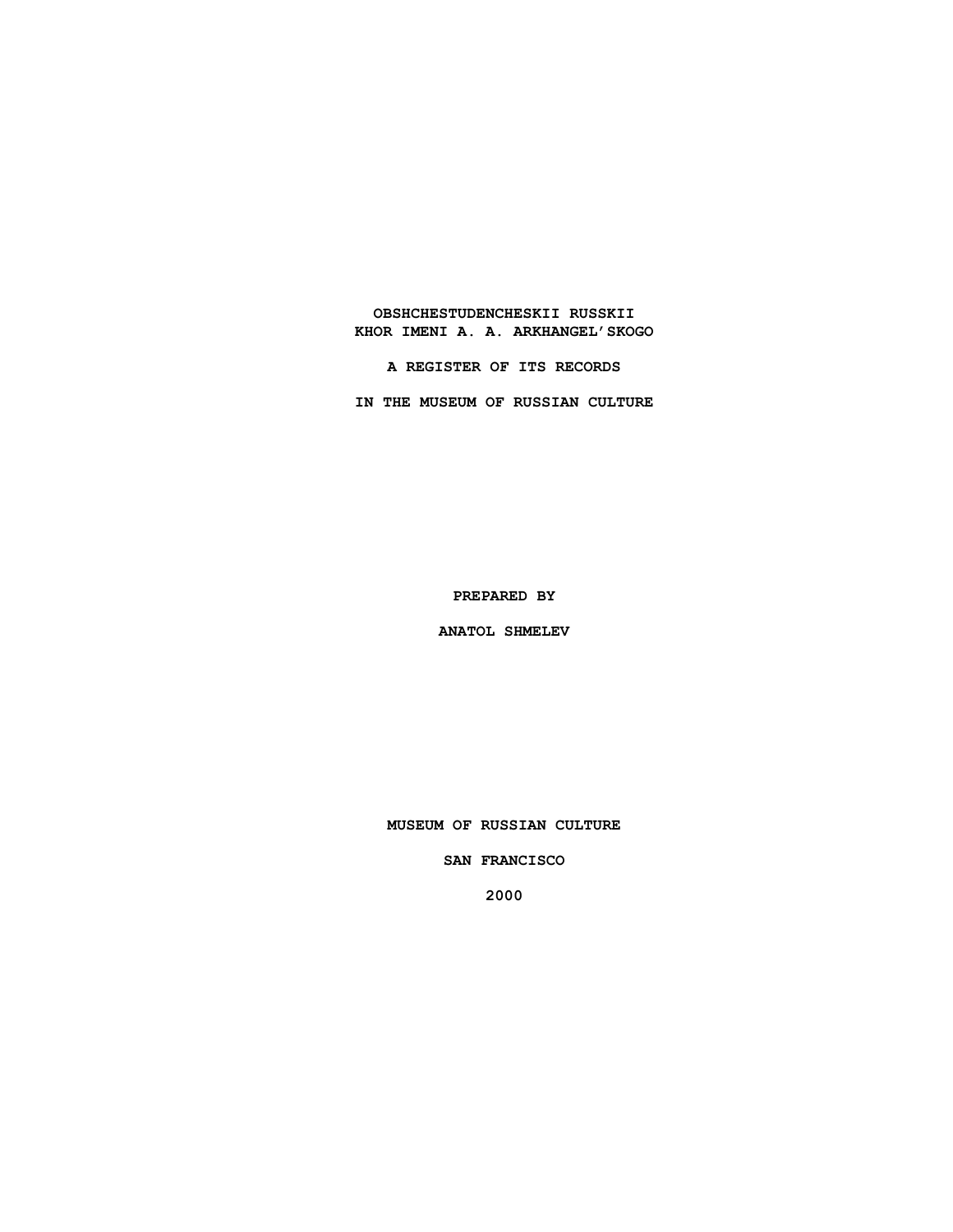### **SCOPE AND CONTENT NOTE**

## **OBSHCHESTUDENCHESKII RUSSKII KHOR IMENI A. A. ARKHANGEL'SKOGO RECORDS**

**This collection consists mainly of correspondence and printed matter relating to the activities of the A. A. Arkhangel'skii Russian Student Choir in Prague in the 1920s. Most of the correspondence is in the form of congratulations and invitations, some from well-known figures in Czechoslovakia, such as Alice Masaryk. The scrapbook contains a history of the choir and biographical information on Arkhangel'skii and successive conductors.**

**Detailed processing and preservation microfilming for these materials were made possible by a generous grant from the National Endowment for the Humanities and by matching funds from the Hoover Institution and Museum of Russian Culture. The grant also provides depositing a microfilm copy in the Hoover Institution Archives. The original materials and copyright to them (with some exceptions) are the property of the Museum of Russian Culture, San Francisco. A transfer table indicating corresponding box and reel numbers is appended to this register.**

**The Hoover Institution assumes all responsibility for notifying users that they must comply with the copyright law of the United States (Title 17 United States Code) and Hoover Rules for the Use and Reproduction of Archival Materials.**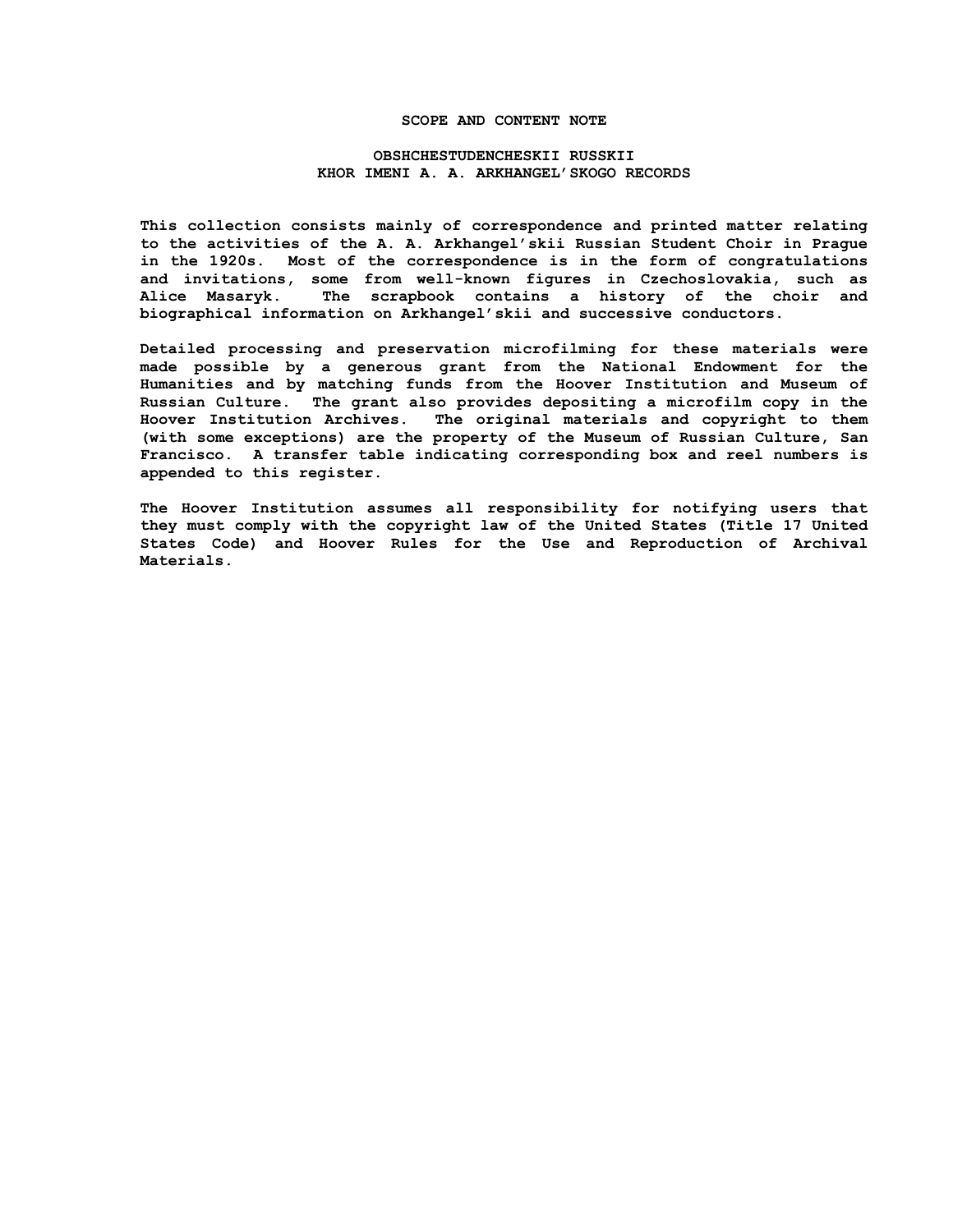### **REGISTER**

# **OBSHCHESTUDENCHESKII RUSSKII KHOR IMENI A. A. ARKHANGEL'SKOGO RECORDS**

#### **SERIES DESCRIPTION:**

| Box Nos      | Series                                                                                                                                                                                                                  |
|--------------|-------------------------------------------------------------------------------------------------------------------------------------------------------------------------------------------------------------------------|
| $\mathbf{1}$ | OFFICE FILE, 1916-1968. Correspondence, minutes of<br>meetings, posters, printed matter, scrapbook and<br>photographs, arranged alphabetically by physical form                                                         |
|              | $\overline{\mathbf{A}}$ $\overline{\mathbf{B}}$ and $\overline{\mathbf{A}}$ and $\overline{\mathbf{A}}$ and $\overline{\mathbf{A}}$ and $\overline{\mathbf{A}}$ and $\overline{\mathbf{A}}$ and $\overline{\mathbf{A}}$ |

**1 PHOTOGRAPHS, 1917-1947. 25 prints, 2 negatives and 6 print reproductions, primarily of the entire choir and individual singers and conductors, including several portraits of Arkhangel'skii**